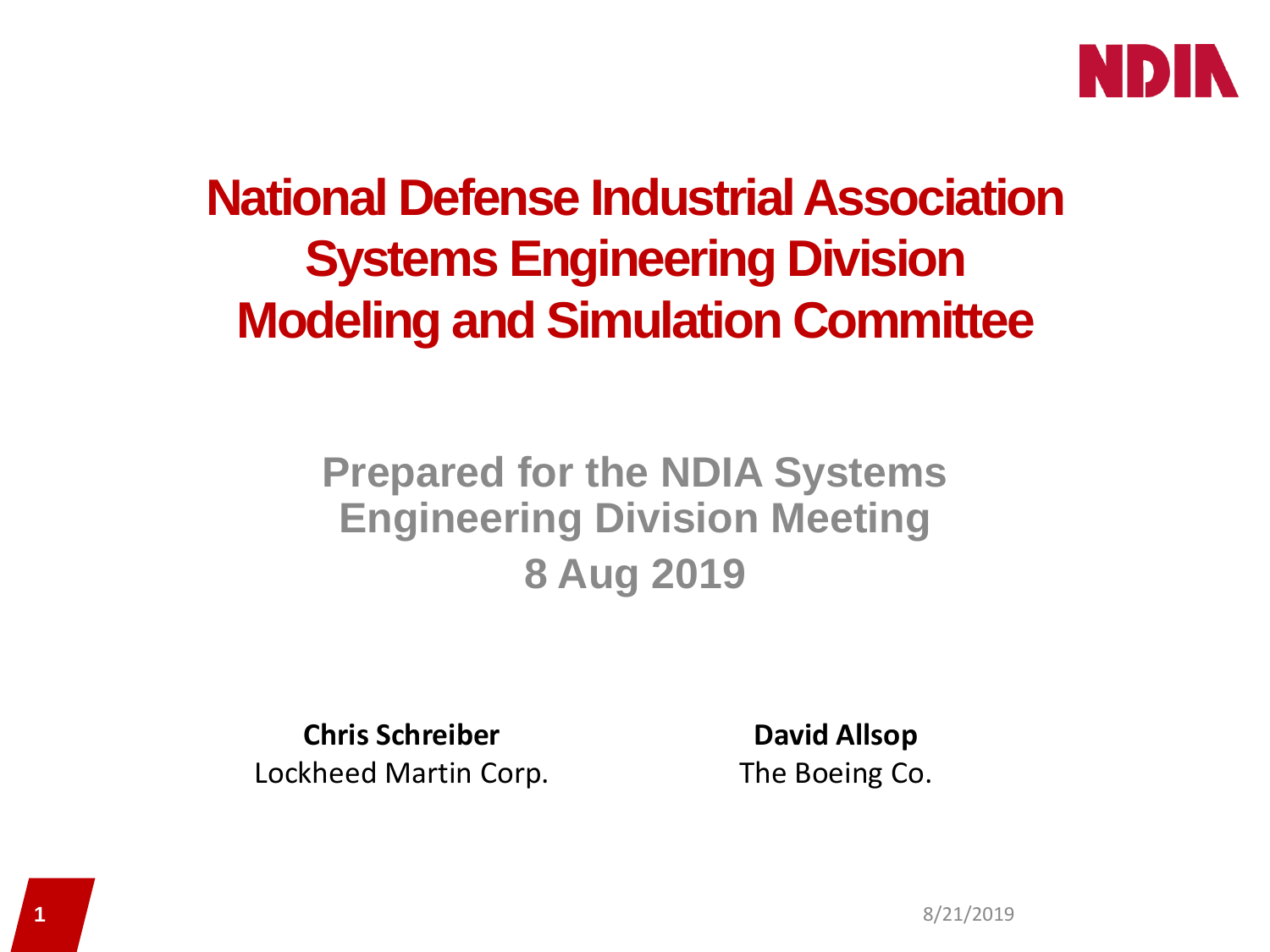# **NDIA SE M&S Committee**



- **The mission of the NDIA SE M&S Committee is to advance the understanding and use of modeling and simulation in the practice of systems engineering**
- **2019 meetings (continue to be scheduled for the day before the NDIA SE Division meeting)**
	- 06 February (LM GVC Crystal City)
	- 09 April (LM GVC Crystal City)
	- 05 June (LM GVC Crystal City) [Cancelled]
	- 20 August workshop (LM GVC Crystal City)
	- 21-25 October Conference
	- December Planning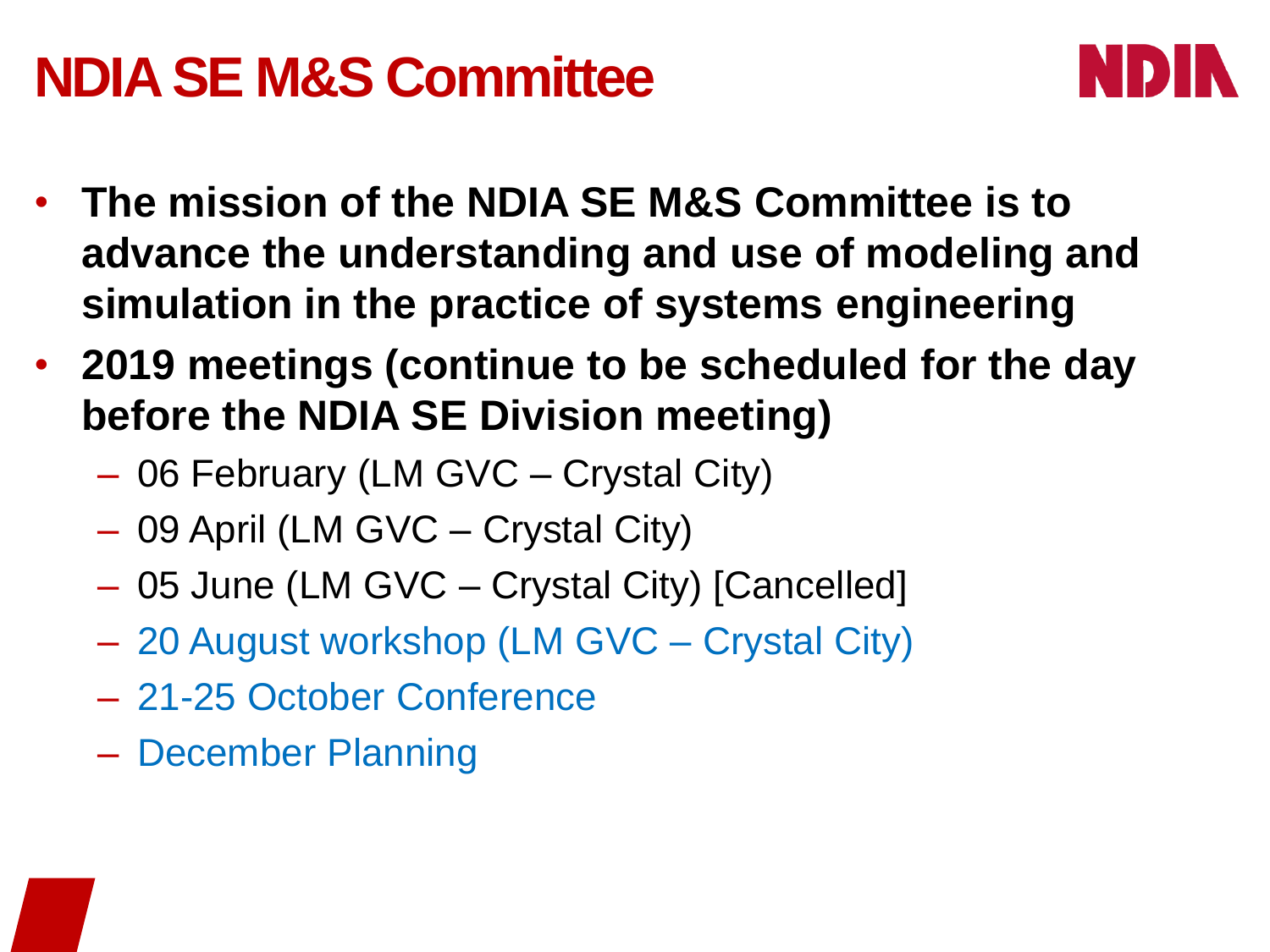#### *Model-Centric Source Selection*

*NDIA Modeling and Simulation Subcommittee*

> *Al Hoheb, Aerospace Nathaniel Norwood, NAVAIR*

> > *August 2019*



**OTR: 2019-00803 ATR-2019-01782**

3 *© 2019 The Aerospace Corporation*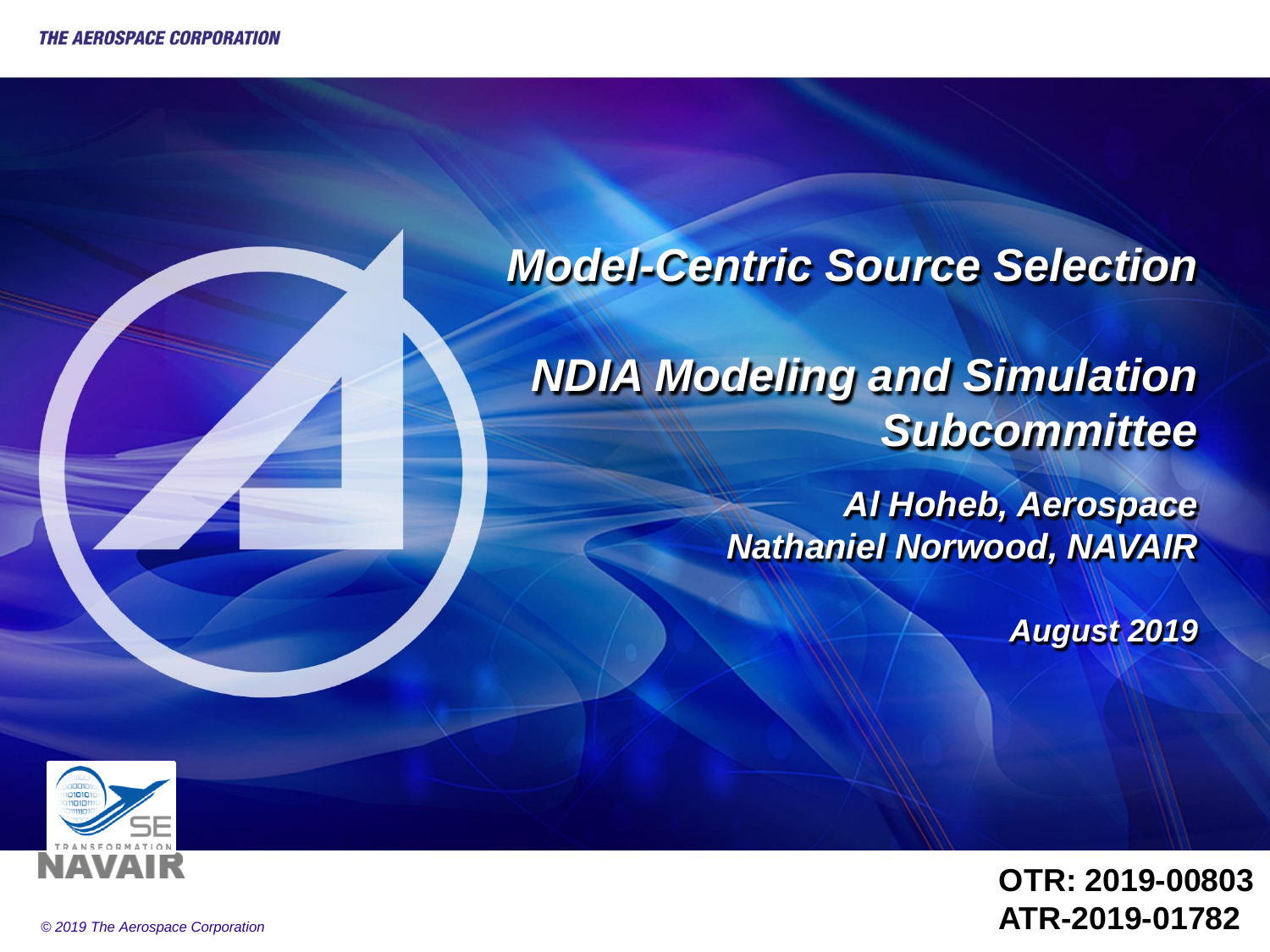### *Model-Centric Source Selection Agenda*

- Welcome and self-introductions: Allsop, Schreiber
- Workshop agenda Hoheb, Norwood
- Model Centric Source Selection Vision Norwood
- Framing the problem Norwood, Hoheb
	- *Gov't and industry problems – presentation and workshop input*
- Choosing to work on problems we can make progress on
	- *Topic selection; 3 proposed topics and workshop emergent topics*
	- *Choosing sub-team leads and balancing the teams*
- Break into teams take a break to reform into teams
- Teams work
- Lunch
- Teams to prepare "outbriefs" target 20 minute outbriefs; 4-5 content slides
- Break
- Teams outbriefs
- Follow-on possible actions: Norwood and Hoheb
- NDIA M&S possible actions: Allsop, Schreiber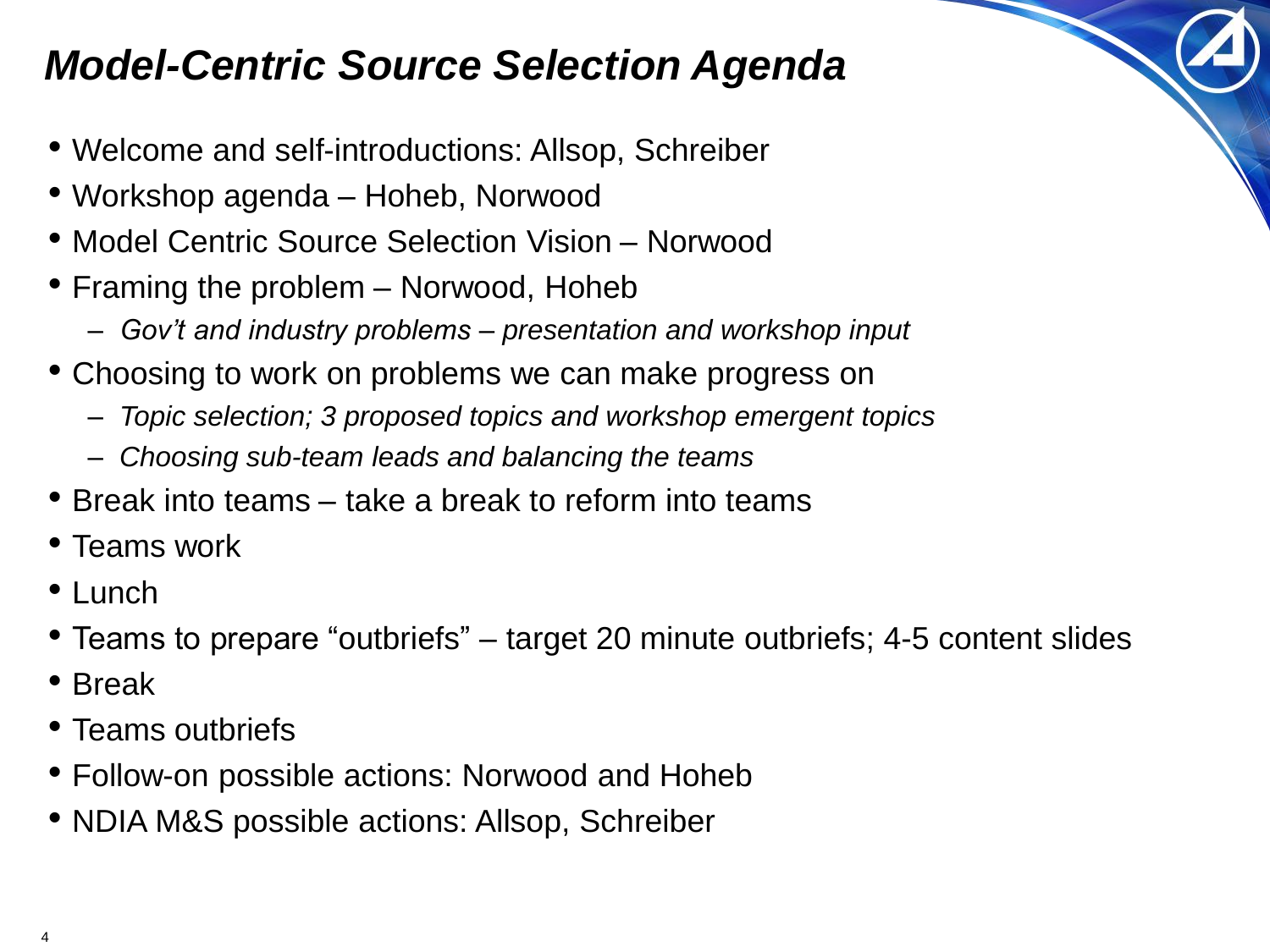#### *Breakout 1: Defining a Gov't "DE Standard"*



- **The concept for a Gov't Digital Engineering Standard is to provide a standard for the gov't and industry to tailor in the pre-award process** 
	- Levied in the RFP and complied-with in the proposal and model contract
	- Defines the modeling requirements such as model structure, data, coverage and depth of model, as well as model V&V
	- Drives the modeling management requirements; roles, accountabilities, access, configuration and data management, etc..
- **The workshop breakout team task is to review the candidate document/artifact tree and descriptions and make recommendations to ensure they are comprehensive, aligned, and are fully described**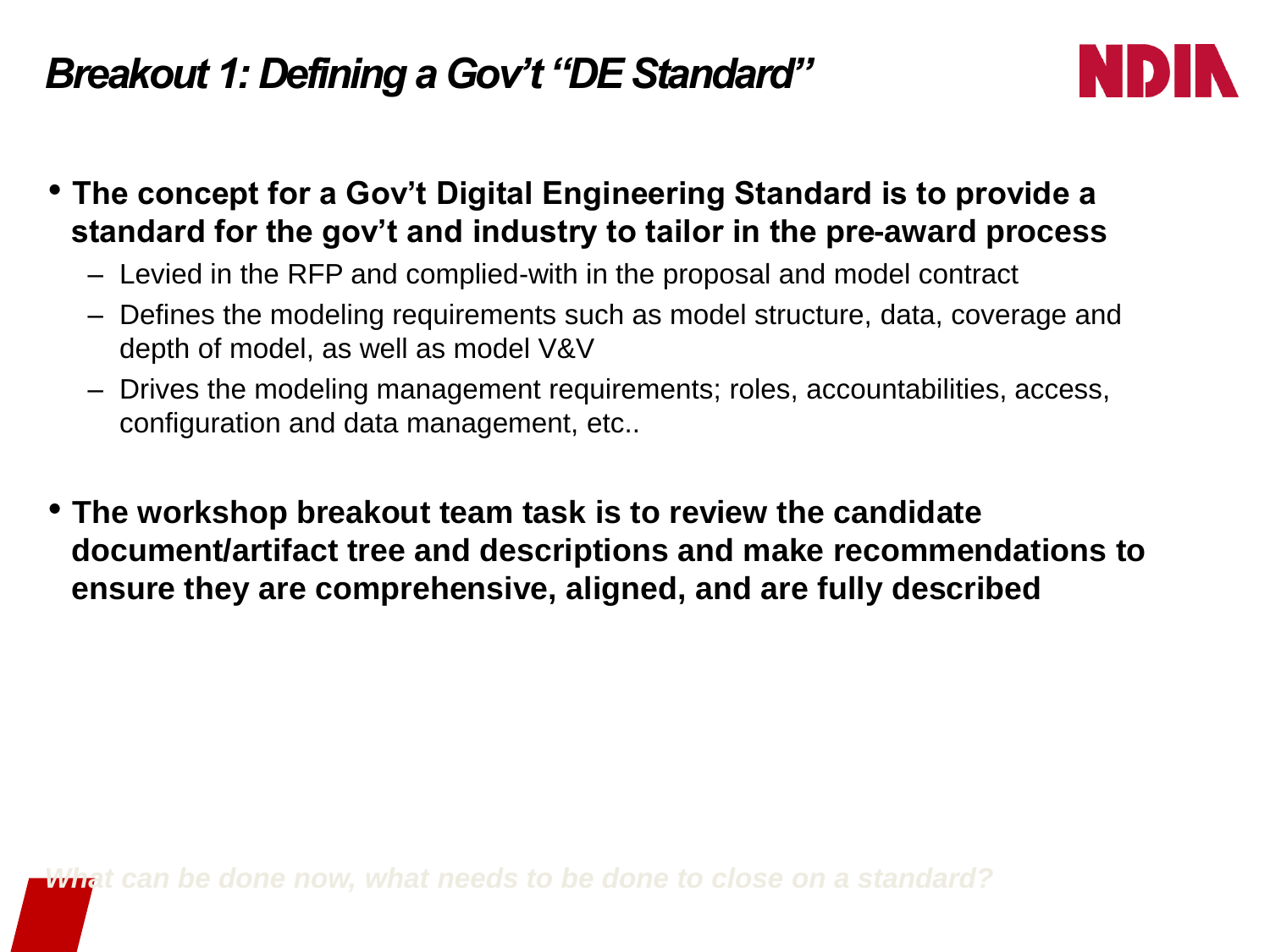#### *Breakout 2: Defining Gov't "DE Pre-Award Guidance"*



- **The concept for a Gov't Digital Engineering Pre-Award Guidance Document is to identify the pre-award steps a government acquisition program should take to coordinate the modeling approach**
	- Identify pre-award steps and products to enhance with modeling
	- Conduct the gov't engineering and DE readiness to accept contractor DE data
- **The guidance document may include define specific inputs to specific products; for example (next slide, "Pre-Award Process" can be updated)**
	- Program modeling objectives as part of the sources sought synopsis that signals that a potential acquisition is starting
	- Candidate modeling objectives, models, and model management approaches as part of the government acquisition strategy, driving the gov't needs for modeling environments, tools, qualified personnel, and training
	- Availability of a government reference model for the potential bidders to examine
	- Bidder's conference
	- Draft RFP
	- Final RFP
	- Source Selection
- **What are pre-award timelines that are acceptable/why?**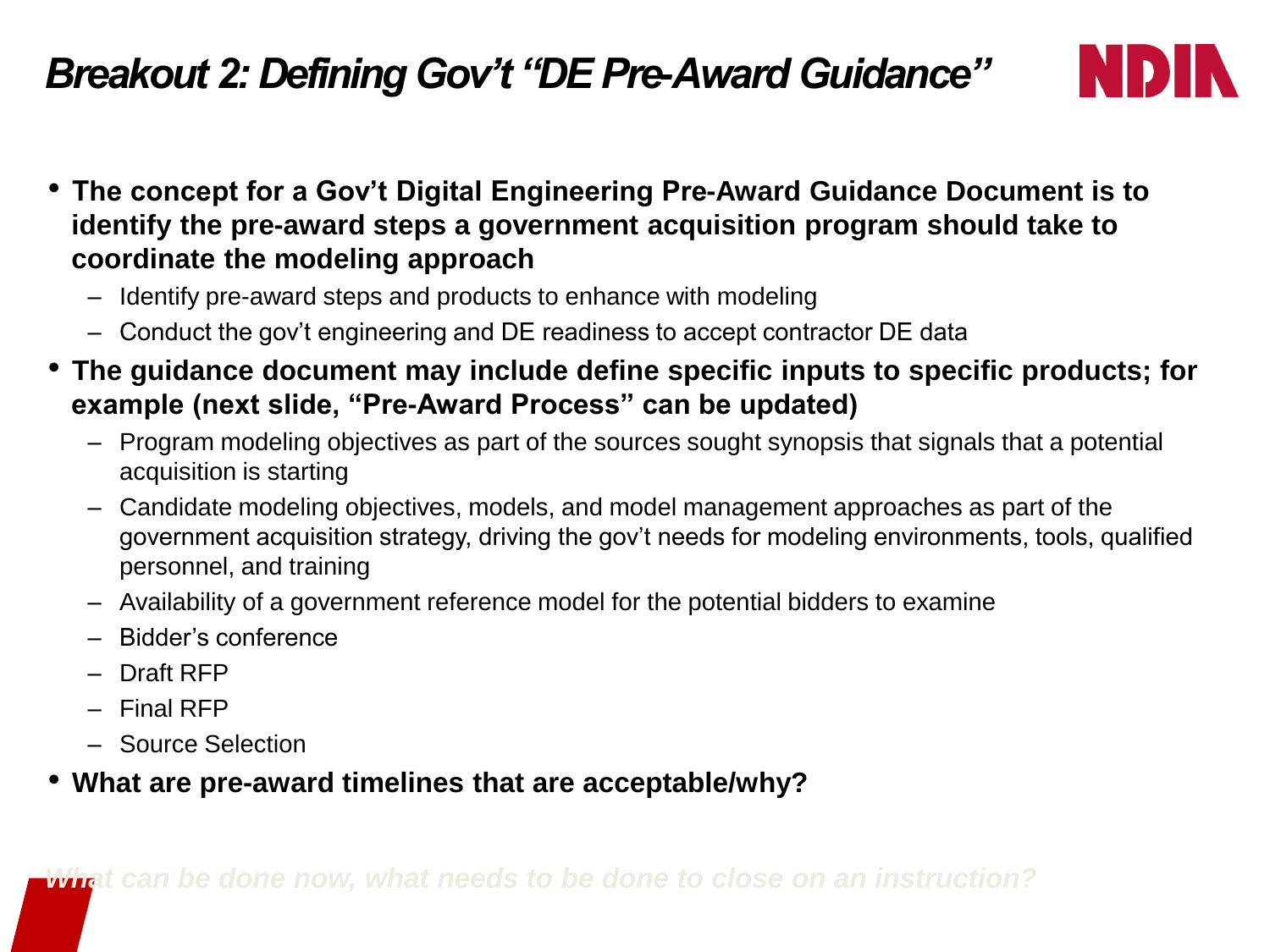#### *Breakout 3: Defining Source Selection Criteria for Models/Modeling that are Discriminators*

- **Assuming that all bidders comply with instructions and provide model(s) in the right format and with acceptable content, what discriminators may be applied to increase the range of responses?**
- **As a rule of thumb, evaluation criteria should reflect areas** *necessary* **to determine the merit of a proposal,** *pertinent* **to the Government's stated requirements, and** *measurable* **to permit qualitative and quantitative assessment against the rating plan**
- **What may work?**
	- Are completeness criteria/standards necessary? Eg. Ensuring that all parts of the proposal comply with the proposal preparation instructions for modeling relevant items?
	- Can a set of candidate modeling metrics be applied?
	- Can the ideas of cost evaluation be applied for models? See next page.
	- Can model evaluation standards be identified along with the modeling criteria?

#### • **What may not work? May not work well?**

– Having independent criteria on modeling efforts and architecture/engineering efforts